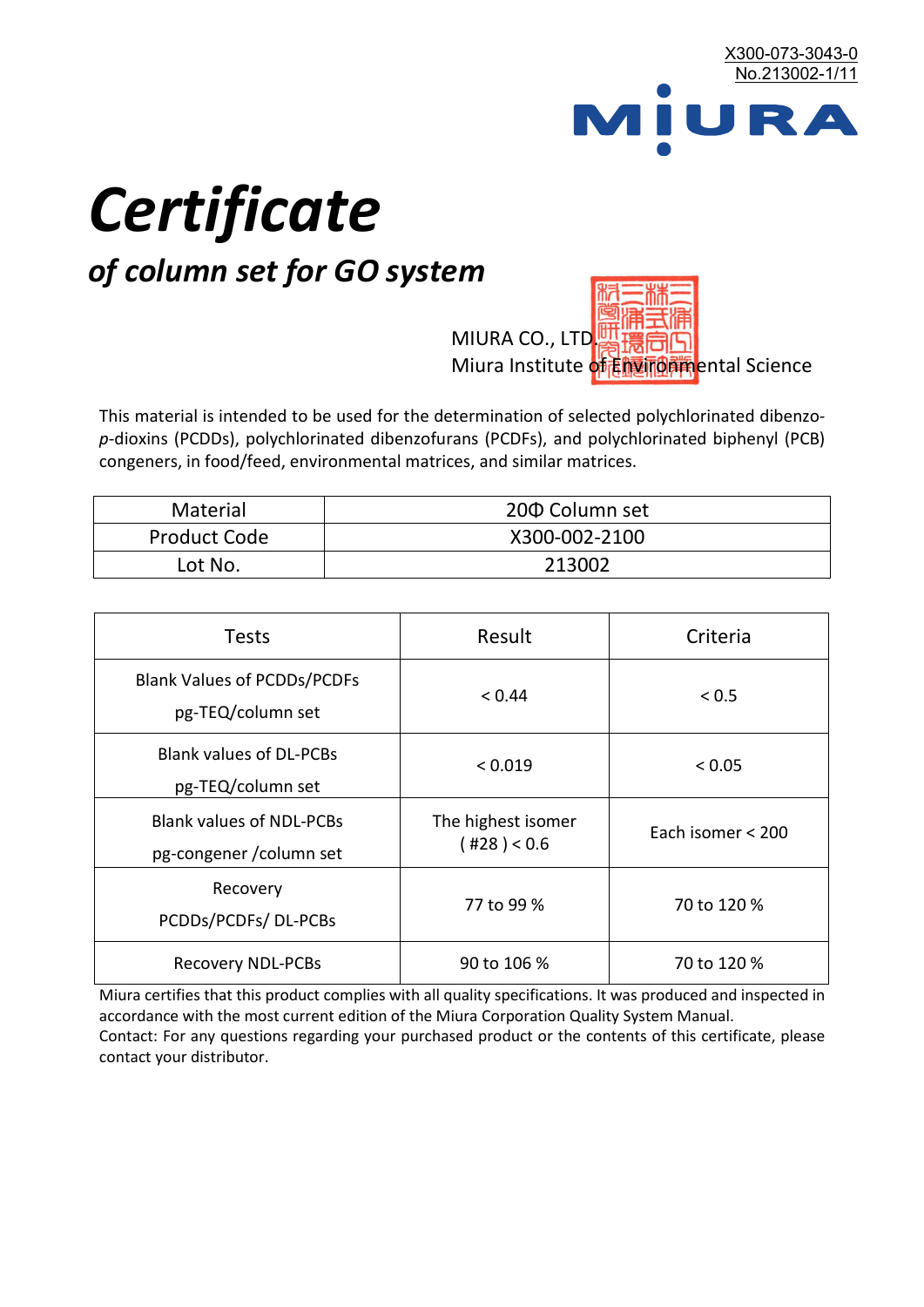### **DESCRIPTIONS**

**Lot Number:** The number mentioned on the labels on the column bag is the lot production number.

**Blank Level Values:** Blank level values, expressed as mass fractions (pg-TEQ per a column set), for selected PCB congeners, PCDD, and PCDF congeners are provided in Table 2. Blank level values are a reference value for which MIURA has the highest confidence in its accuracy, in that all known or suspected sources of bias have been investigated or taken into account (JIS K0311 or JIS K0312).

**Recovery Values (Sample):** Recovery values, expressed as percentages, are provided in Table 3 for selected mass labeled-PCB congeners, and selected mass labeled PCDD and PCDF congeners, based on selected mass labeled recovery standards added before GC-MS measurement. Recovery values meet EU regulations; however, the values meet the MIURA criteria for this certification, which are stricter than what is required by EU regulations.

#### **NOTICE AND WARNING TO USERS**

THE GO SYSTEM COLUMN SET IS INTENDED FOR DIOXIN ANALYTICAL USE ONLY, INCLUDING HAZARDOUS MATERIALS. BEFORE USE, READ THE SDS CAREFULLY; HANDLE PRODUCT AS A HAZARDOUS MATERIAL CAPABLE OF SKIN CORROSION AND/OR EYE DAMAGE.

#### **INSTRUCTIONS FOR STABILITY, STORAGE, AND USE**

**Stability and Storage:** The column set should be stored at room temperatures below 25 °C until use. It should not be frozen or exposed to sunlight or ultraviolet radiation. After removing from the bags, the contents should be used immediately, especially, because the concentration column (lower) "Alumina" can be deactivated under high-humidity. Storing of the removed column set is not recommended.

**Use:** If storing in a cold room or refrigerator, bring them to room temperature (let stand for approximately 30 min), remove water condensed on the surface of the bags. Carefully remove the bags to avoid damage of the column. Use the same lot number with one column set. For more information of column set refer to the operation manual.

#### **ANALYTICAL METHODS USED AT MIURA**

For preparation of blank test, several column sets chosen at random per lot production were allowed to reach ambient temperature; two types of the purification columns (upper: silver nitrate silica gel, and lower: sulfuric acid silica gel) were assembled, and 10 mL of n-hexane was added to wet the top of the column with the designated column cap and disposable syringe. Then, a known amount of internal standard solution (containing selected labeled PCB, PCDDs, and PCDFs congeners; as shown in Table 1) dissolved in 6 mL of n-hexane was added to the top of the column with disposable syringe, and the syringe was washed with 2 x 2 mL of n-hexane; the n-hexane was injected into the column again. Then, the purification columns assembled with the concentration columns (upper) and (lower) were set to the each system unit immediately. After two fractions (dioxin and PCB fractions) were obtained from each system unit, a known amount of the recovery standard solution was added to each concentration vessel. Finally, both fractions were concentrated using an evaporation system under nitrogen to 0.01 mL.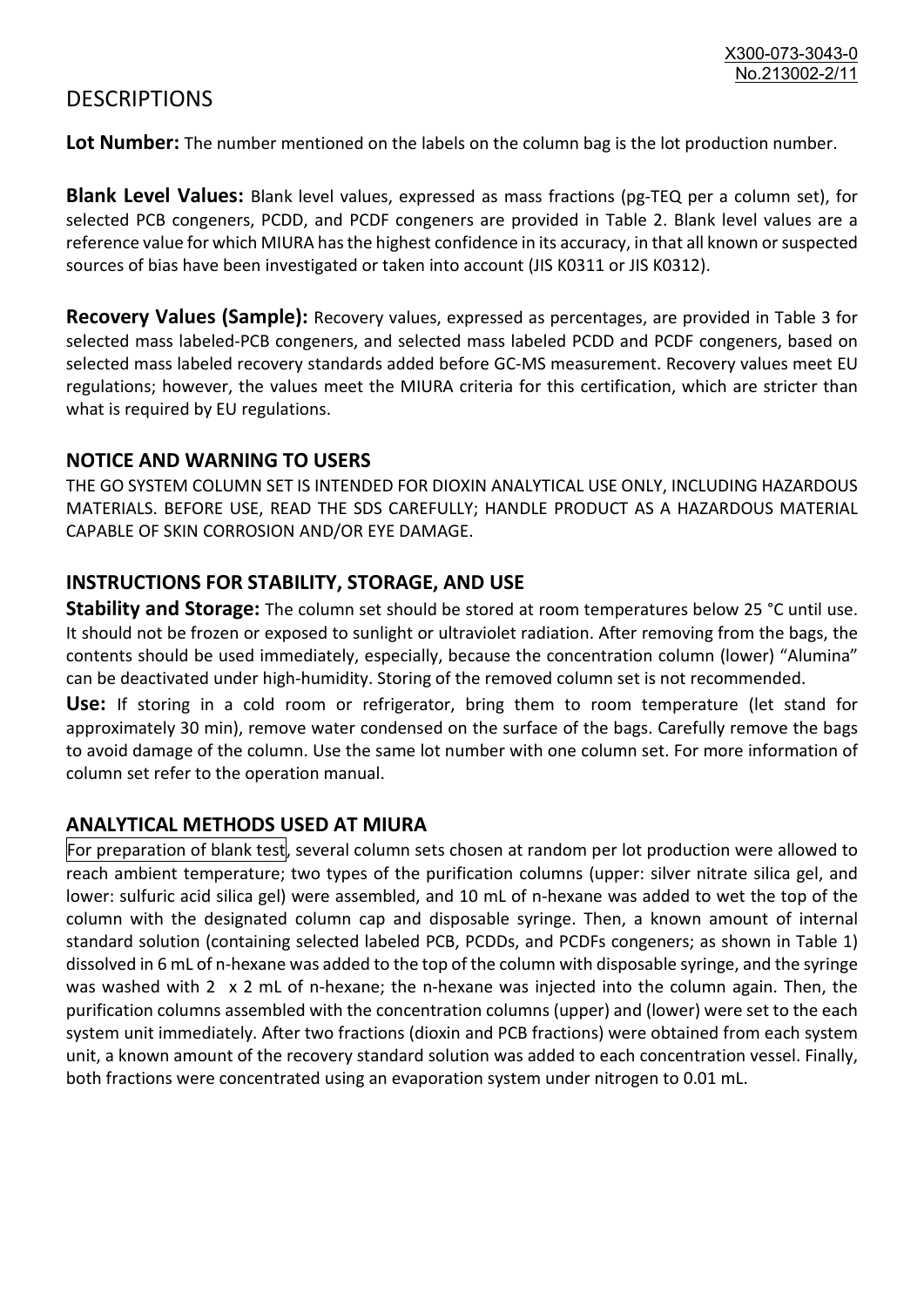X300-073-3043-0 No.213002-3/

| Compounds                   | Standard                      | Maker Code     | Maker                           | <b>Diluted</b><br>Concentration |
|-----------------------------|-------------------------------|----------------|---------------------------------|---------------------------------|
| PCDDs and PCDFs,<br>DL-PCBs | Internal Standard             | DF-SS-A        |                                 | $10$ ng/mL<br>in decane         |
|                             | <b>Internal Standard</b>      | DFP-LCS-B      |                                 |                                 |
|                             | Recovery (Surrogate) Standard | DF-IS-J        | Wellington<br>Laboratories Inc. |                                 |
| <b>NDL-PCBs</b>             | Internal Standard             | <b>MBP-28</b>  |                                 |                                 |
|                             |                               | <b>MBP-52</b>  |                                 |                                 |
|                             |                               | MBP-101        |                                 |                                 |
|                             |                               | <b>MBP-138</b> |                                 |                                 |
|                             |                               | MBP-153        |                                 |                                 |
|                             | Recovery (Surrogate) Standard | <b>MBP-19</b>  |                                 |                                 |
|                             |                               | <b>MBP-70</b>  |                                 |                                 |
|                             |                               | MBP-111        |                                 |                                 |
|                             |                               | MBP-162        |                                 |                                 |
|                             |                               | <b>MBP-178</b> |                                 |                                 |

Table 1. Standard solutions used for recovery tests.

The concentrated dioxin fraction was analyzed using gas chromatography / high resolution mass spectrometry (GC/HRMS) operated in electron impact (EI) mode. A 0.25 mm ID × 60 m fused silica capillary (BPX-DXN, TRAJAN) was used. The concentrated PCB fraction was analyzed using GC/HRMS operated in EI mode. A 0.25 mm ID × 60 m fused silica capillary (HT8-PCB, TRAJAN) was used. All injections were 2 μL using a splitless inlet. The results, blank level values, are provided in Table 2. The chromatograms of each compounds are shown at page 6 and after. Furthermore, the dioxin and PCB fractions were analyzed using gas chromatography / low resolution mass spectrometry operated in total ion scan (m/z 50 to 500) mode, to confirm if interferences may affect determination of target compounds by GC/HRMS are included in the fractions, the chromatograms are not shown here.

For the recovery test (sample), The sunflower seed oil from Helianthus annuus (S5007-1L, Sigma Aldrich) was dissolved in 2 mL of n-hexane. A known amount of the internal standard solution was added to the flask, mixed, and allowed to equilibrate. First, several column sets chosen at random per lot production were allowed to reach ambient temperature; the purification columns (upper) and (lower) were assembled. 10 mL of n-hexane was added to wet the top of the column with the designated column cap and disposable syringe. Then, the sample with the internal standard was injected into the top of the column with the disposable syringe, and the syringe was washed with 2 x 2 mL of n-hexane; the n-hexane was injected into the column again. The purification column was assembled with the concentration column (upper) and (lower), and set to the each system unit immediately. After obtaining two fractions from the system unit, the dioxin and PCB fractions were concentrated using an evaporation system under nitrogen to approximately 0.01 mL. After the addition of a known amount of recovery standard solution, the both fractions were concentrated to 0.02 mL; then dioxin and PCB in each fractions were analyzed using GC/HRMS as mentioned above test. The inspection results is displayed in Table 3.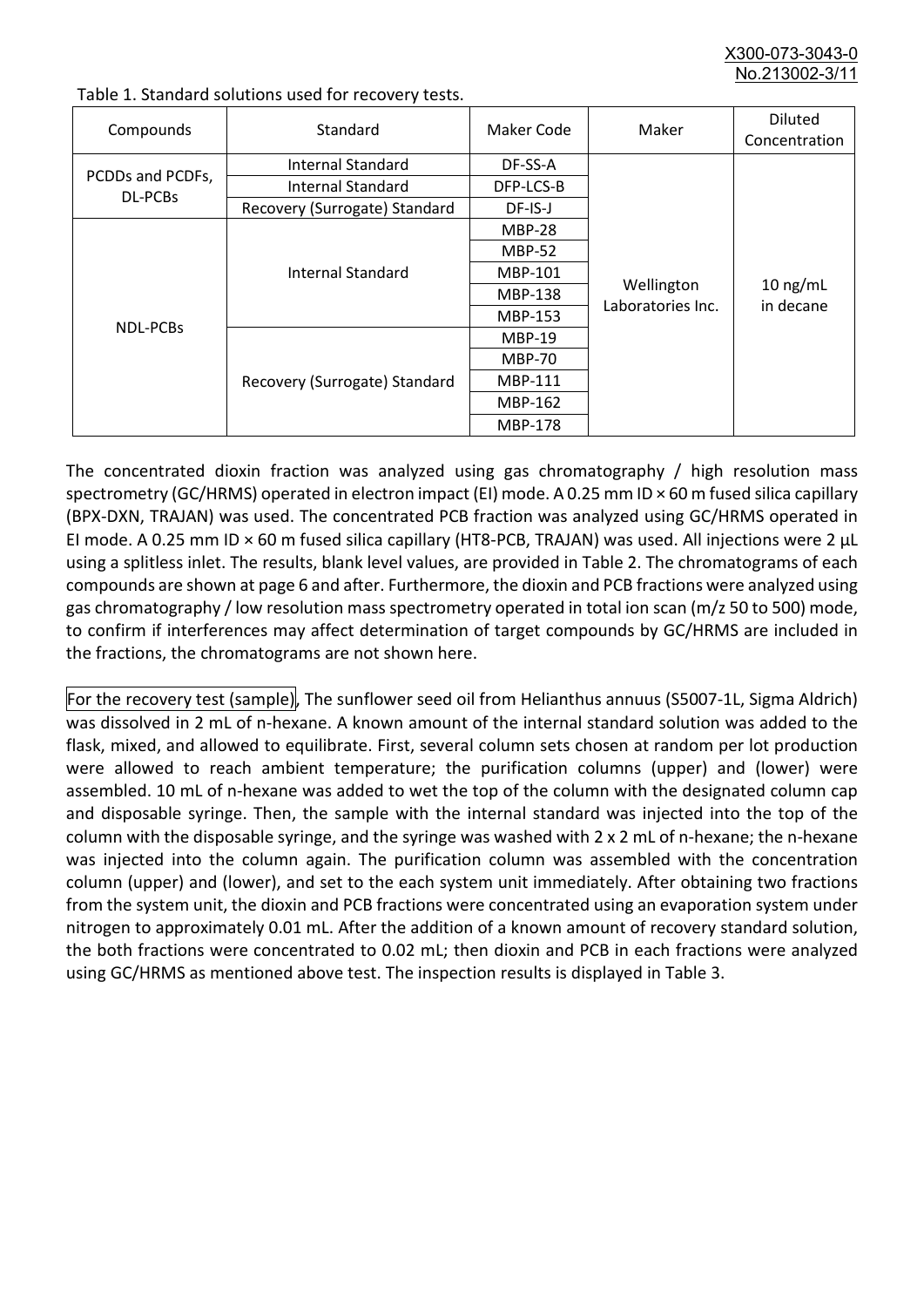X300-073-3043-0 No.213002-4/11

|  |  | Table 2 Blank levels of dioxins (PCDDs/PCDFs and DL-PCBs) and NDL-PCBs per column set. |
|--|--|----------------------------------------------------------------------------------------|
|--|--|----------------------------------------------------------------------------------------|

| able 2 Dialik levels of dioxilis (PCDDs/PCDI's and DL-PCDs) and NDL-PCDs per coldinii set.<br>Congener | Concentration | <b>LOQ</b> | <b>LOD</b> | $S/N=3$   | TEQ*      |
|--------------------------------------------------------------------------------------------------------|---------------|------------|------------|-----------|-----------|
|                                                                                                        | pg/column     | pg/column  | pg/column  | pg/column | pg/column |
| 2,3,7,8-TeCDD                                                                                          | <b>ND</b>     | 0.29       | 0.09       | 0.06      | 0.09      |
| 1,2,3,7,8-PeCDD                                                                                        | <b>ND</b>     | 0.30       | 0.09       | 0.08      | 0.09      |
| 1,2,3,4,7,8-HxCDD                                                                                      | <b>ND</b>     | 0.8        | 0.2        | 0.07      | 0.02      |
| 1,2,3,6,7,8-HxCDD                                                                                      | <b>ND</b>     | 0.7        | 0.2        | 0.07      | 0.02      |
| 1,2,3,7,8,9-HxCDD                                                                                      | <b>ND</b>     | 0.8        | 0.2        | 0.07      | 0.02      |
| 1,2,3,4,6,7,8-HpCDD                                                                                    | <b>ND</b>     | 1.3        | 0.4        | 0.1       | 0.004     |
| <b>OCDD</b>                                                                                            | <b>ND</b>     | 1.9        | 0.6        | 0.1       | 0.00018   |
|                                                                                                        | <b>ND</b>     | 0.9        | 0.3        | 0.09      | 0.03      |
| 2,3,7,8-TeCDF                                                                                          | <b>ND</b>     | 0.8        | 0.2        | 0.1       | 0.006     |
| 1,2,3,7,8-PeCDF                                                                                        | <b>ND</b>     | 0.5        | 0.2        | 0.1       | 0.06      |
| 2,3,4,7,8-PeCDF                                                                                        |               | 0.6        | 0.2        | 0.08      | 0.02      |
| 1,2,3,4,7,8-HxCDF                                                                                      | <b>ND</b>     |            |            |           |           |
| 1,2,3,6,7,8-HxCDF                                                                                      | <b>ND</b>     | 0.9        | 0.3        | 0.08      | 0.03      |
| 1,2,3,7,8,9-HxCDF                                                                                      | <b>ND</b>     | 0.6        | 0.2        | 0.08      | 0.02      |
| 2,3,4,6,7,8-HxCDF                                                                                      | <b>ND</b>     | 0.6        | 0.2        | 0.07      | 0.02      |
| 1,2,3,4,6,7,8-HpCDF                                                                                    | <b>ND</b>     | 1.0        | 0.3        | 0.07      | 0.003     |
| 1,2,3,4,7,8,9-HpCDF                                                                                    | <b>ND</b>     | 1.1        | 0.3        | 0.08      | 0.003     |
| <b>OCDF</b>                                                                                            | <b>ND</b>     | 2.0        | 0.6        | 0.1       | 0.00018   |
| #81 (3,4,4',5-TeCB)                                                                                    | <b>ND</b>     | 0.7        | 0.2        | 0.03      | 0.00006   |
| #77 (3,3',4,4'-TeCB)                                                                                   | <b>ND</b>     | 1.5        | 0.5        | 0.03      | 0.00005   |
| #126 (3,3',4,4',5-PeCB)                                                                                | <b>ND</b>     | 0.4        | 0.1        | 0.08      | 0.01      |
| #169 (3,3',4,4',5,5'-HxCB)                                                                             | <b>ND</b>     | 0.9        | 0.3        | 0.04      | 0.009     |
| #123 (2',3,4,4',5-PeCB)                                                                                | <b>ND</b>     | 0.4        | 0.1        | 0.04      | 0.000003  |
| #118 (2,3',4,4',5-PeCB)                                                                                | <b>ND</b>     | 0.7        | 0.2        | 0.04      | 0.000006  |
| #105 (2,3,3',4,4'-PeCB)                                                                                | <b>ND</b>     | 0.4        | 0.1        | 0.04      | 0.000003  |
| #114 (2,3,4,4',5-PeCB)                                                                                 | <b>ND</b>     | 0.6        | 0.2        | 0.03      | 0.000006  |
| #167 (2,3',4,4',5,5'-HxCB)                                                                             | <b>ND</b>     | 0.4        | 0.1        | 0.03      | 0.000003  |
| #156 (2,3,3',4,4',5-HxCB)                                                                              | <b>ND</b>     | 0.5        | 0.1        | 0.03      | 0.000003  |
| #157 (2,3,3',4,4',5'-HxCB)                                                                             | <b>ND</b>     | 0.6        | 0.2        | 0.03      | 0.000006  |
| #189 (2,3,3',4,4',5,5'-HpCB)                                                                           | <b>ND</b>     | 0.4        | 0.1        | 0.03      | 0.000003  |
| #28 (2,4,4'-TrCB)                                                                                      | 0.6           | 0.4        | 0.1        | 0.04      |           |
| #52 (2,2',5,5'-TeCB)                                                                                   | 0.5           | 0.3        | 0.1        | 0.05      |           |
| #101 (2,2',4,5,5'-PeCB)                                                                                | <b>ND</b>     | 0.4        | 0.1        | 0.04      |           |
| #138 (2,2',3,4,4',5'-HxCB)                                                                             | <b>ND</b>     | 0.6        | 0.2        | 0.04      |           |
| #153 (2,2',4,4',5,5'-HxCB)                                                                             | <b>ND</b>     | 1.1        | 0.3        | 0.04      |           |
| #180 (2,2',3,4,4',5,5'-HpCB)                                                                           | <b>ND</b>     | 0.6        | 0.2        | 0.04      |           |

\* TEQ: Toxicity Equivalents (are applied WHO-TEF(2006))

- 1. The figures in the parentheses in the concentration of actual measurement denote the concentration of the LOD or more and less than the LOQ.
- 2. ND in the concentration of actual measurement denotes less than the LOD.
- 3. TEQ are calculated with an actual measurement which is the concentration of the LOQ or more, and an actual measurement which is the concentration of the LOD or more and less than the LOQ, respectively. For values less than the LOD, TEQ are calculated with the LOD.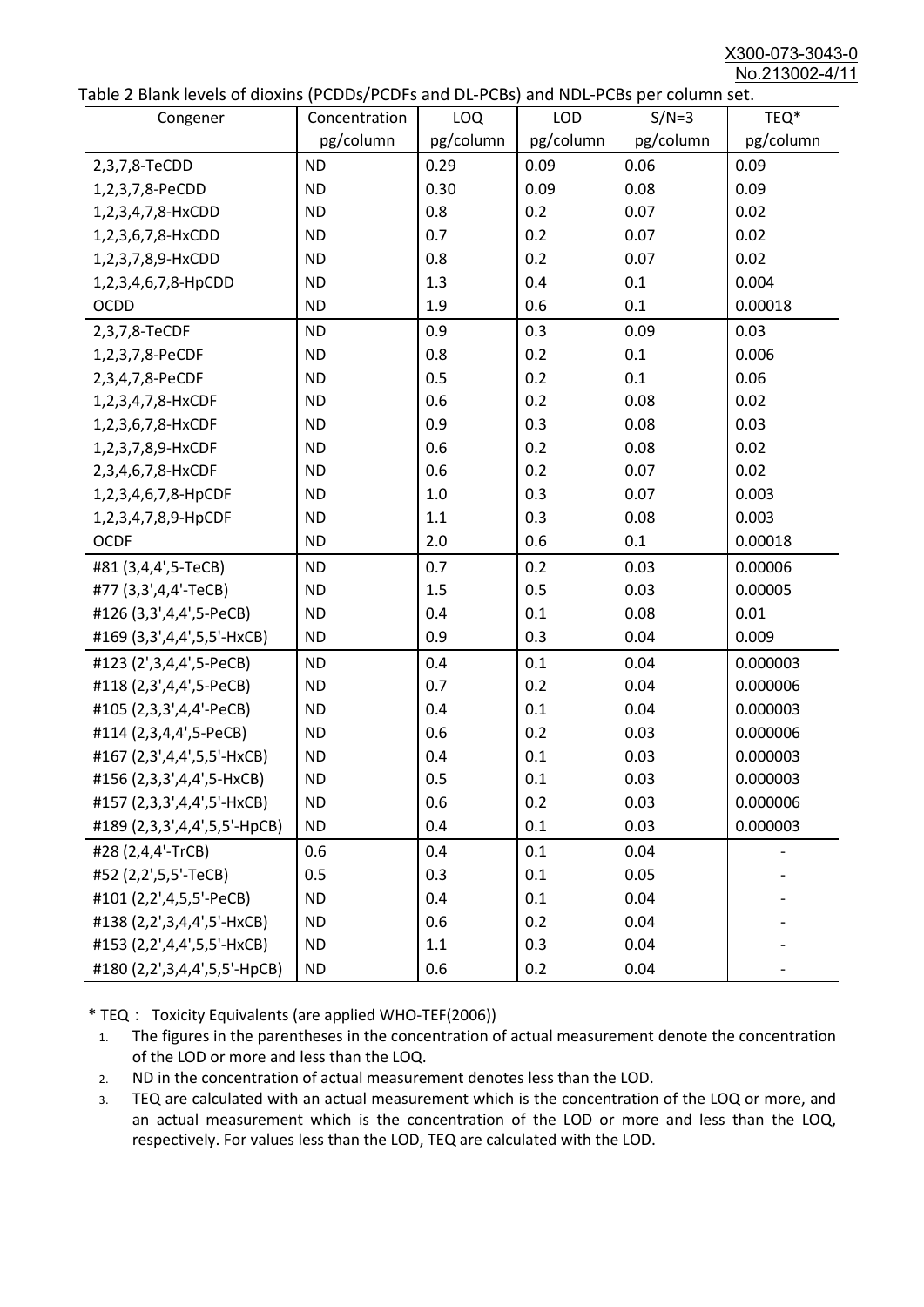| Congener                     | Sample |
|------------------------------|--------|
| 2,3,7,8-TeCDD                | 77%    |
| 1,2,3,7,8-PeCDD              | 83%    |
| 1,2,3,4,7,8-HxCDD            | 96 %   |
| 1,2,3,6,7,8-HxCDD            | 89%    |
| 1,2,3,7,8,9-HxCDD            | 84 %   |
| 1,2,3,4,6,7,8-HpCDD          | 83%    |
| <b>OCDD</b>                  | 84 %   |
| 2,3,7,8-TeCDF                | 86%    |
| 1,2,3,7,8-PeCDF              | 85%    |
| 2,3,4,7,8-PeCDF              | 94 %   |
| 1,2,3,4,7,8-HxCDF            | 81%    |
| 1,2,3,6,7,8-HxCDF            | 82%    |
| 1,2,3,7,8,9-HxCDF            | 93 %   |
| 2,3,4,6,7,8-HxCDF            | 82%    |
| 1,2,3,4,6,7,8-HpCDF          | 83%    |
| 1,2,3,4,7,8,9-HpCDF          | 87%    |
| <b>OCDF</b>                  | 94 %   |
| #81 (3,4,4',5-TeCB)          | 87%    |
| #77 (3,3',4,4'-TeCB)         | 85%    |
| #126 (3,3',4,4',5-PeCB)      | 88%    |
| #169 (3,3',4,4',5,5'-HxCB)   | 83%    |
| #123 (2',3,4,4',5-PeCB)      | 91%    |
| #118 (2,3',4,4',5-PeCB)      | 86%    |
| #105 (2,3,3',4,4'-PeCB)      | 92%    |
| #114 (2,3,4,4',5-PeCB)       | 96%    |
| #167 (2,3',4,4',5,5'-HxCB)   | 92%    |
| #156 (2,3,3',4,4',5-HxCB)    | 96%    |
| #157 (2,3,3',4,4',5'-HxCB)   | 93%    |
| #189 (2,3,3',4,4',5,5'-HpCB) | 99%    |
| #28 (2,4,4'-TrCB)            | 106%   |
| #52 (2,2',5,5'-TeCB)         | 97%    |
| #101 (2,2',4,5,5'-PeCB)      | 90%    |
| #138 (2,2',3,4,4',5'-HxCB)   | 94%    |
| #153 (2,2',4,4',5,5'-HxCB)   | 94%    |
| #180 (2,2',3,4,4',5,5'-HpCB) | 101%   |

Table 3. Recoveries of labeled internal standards.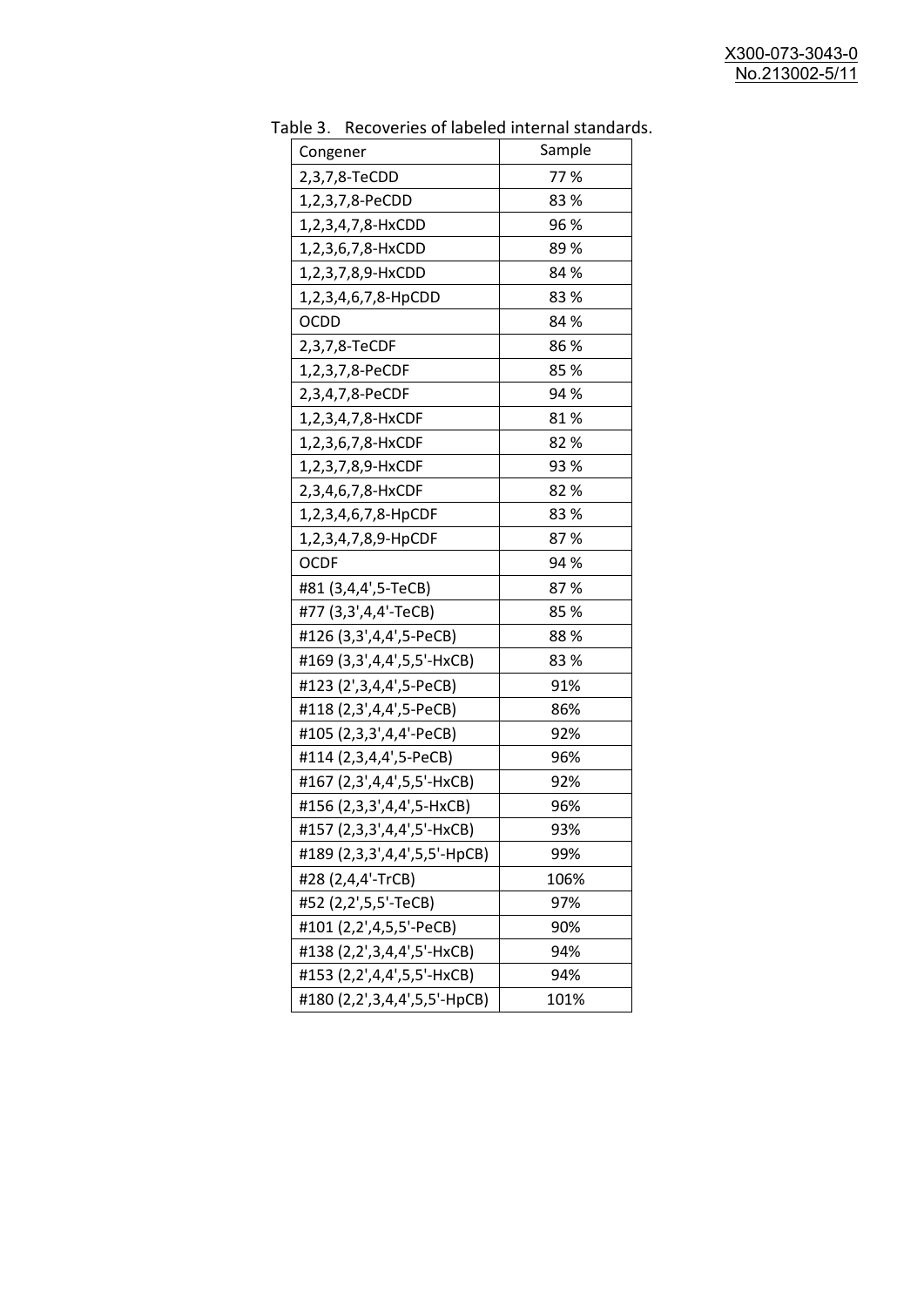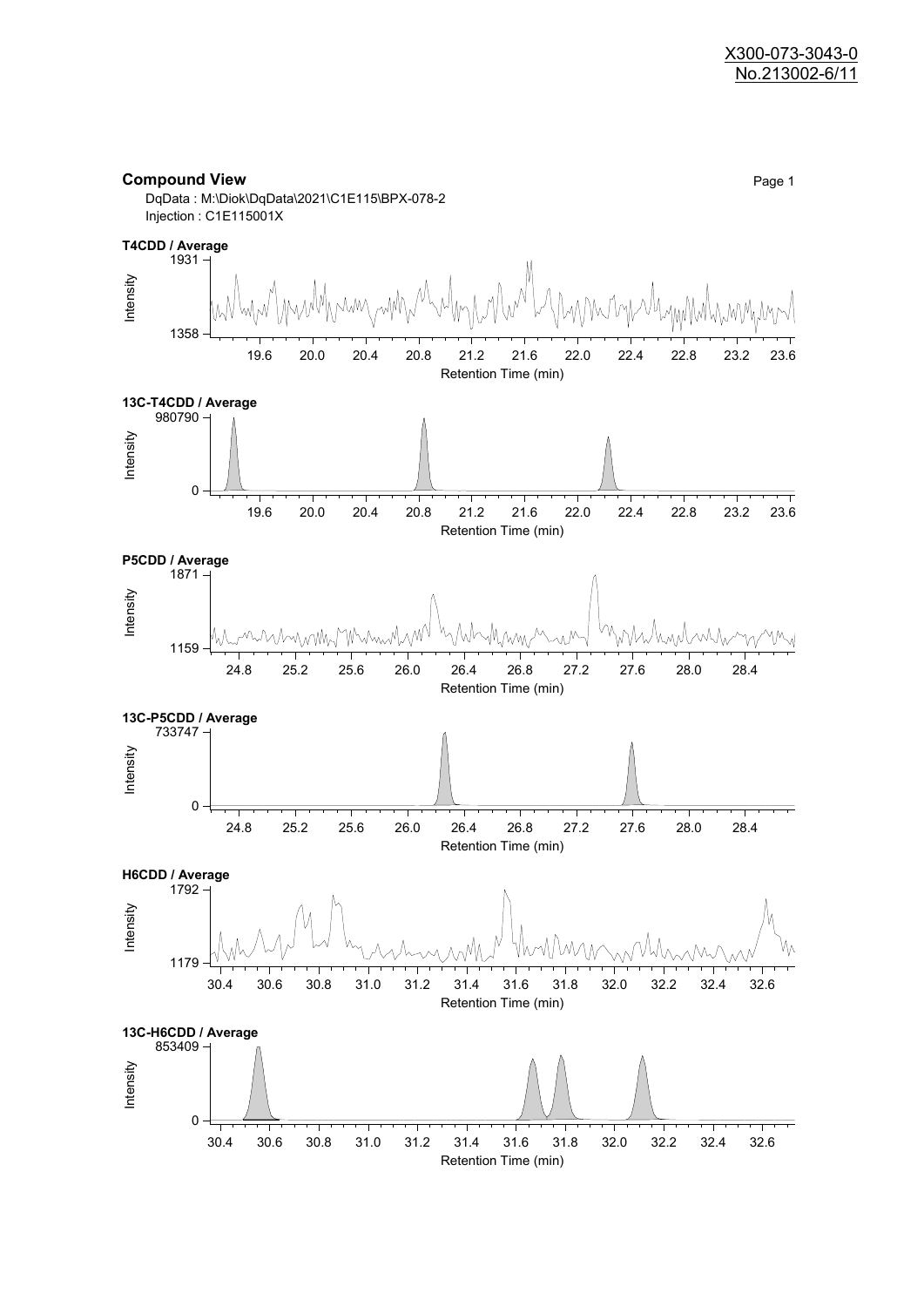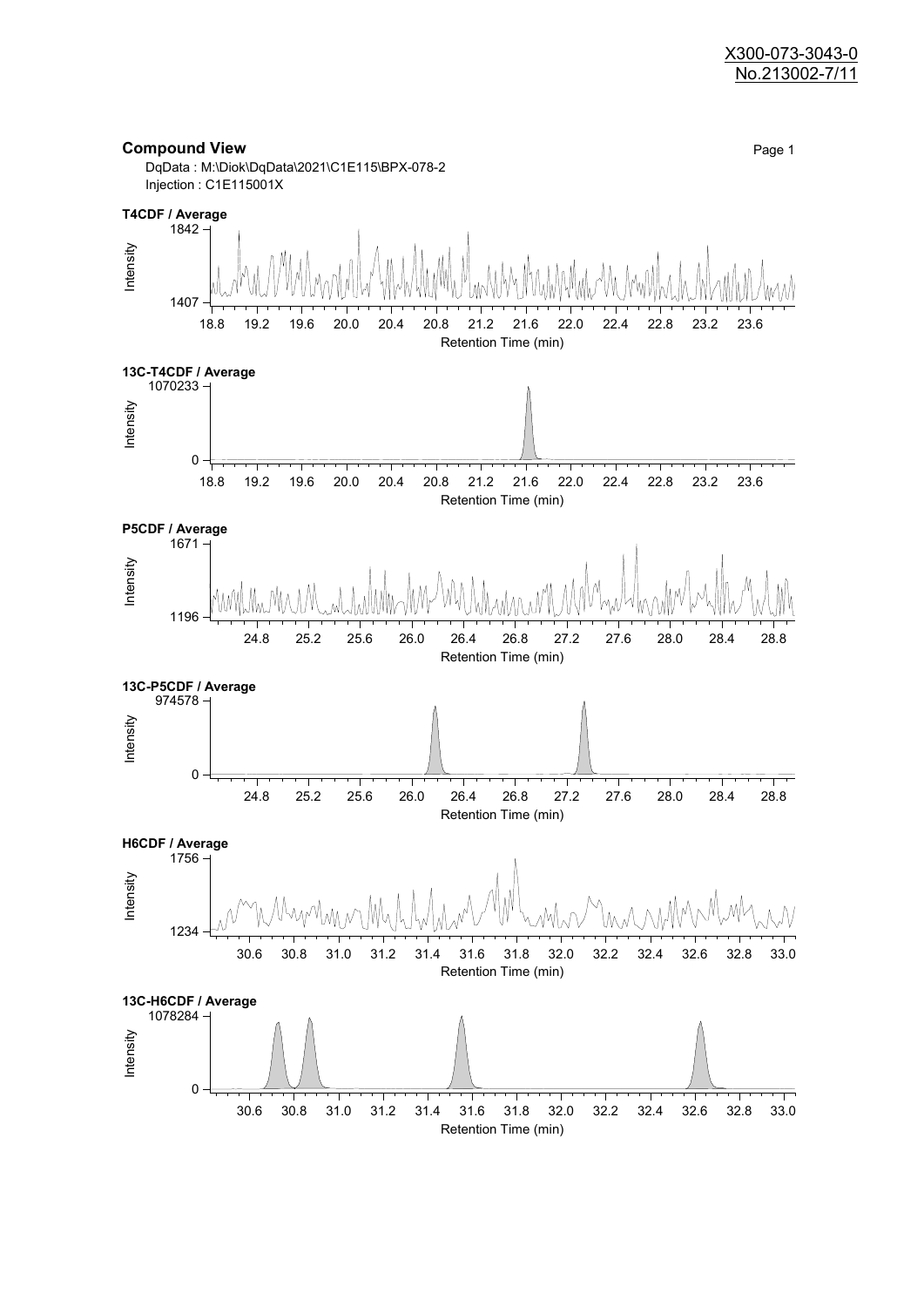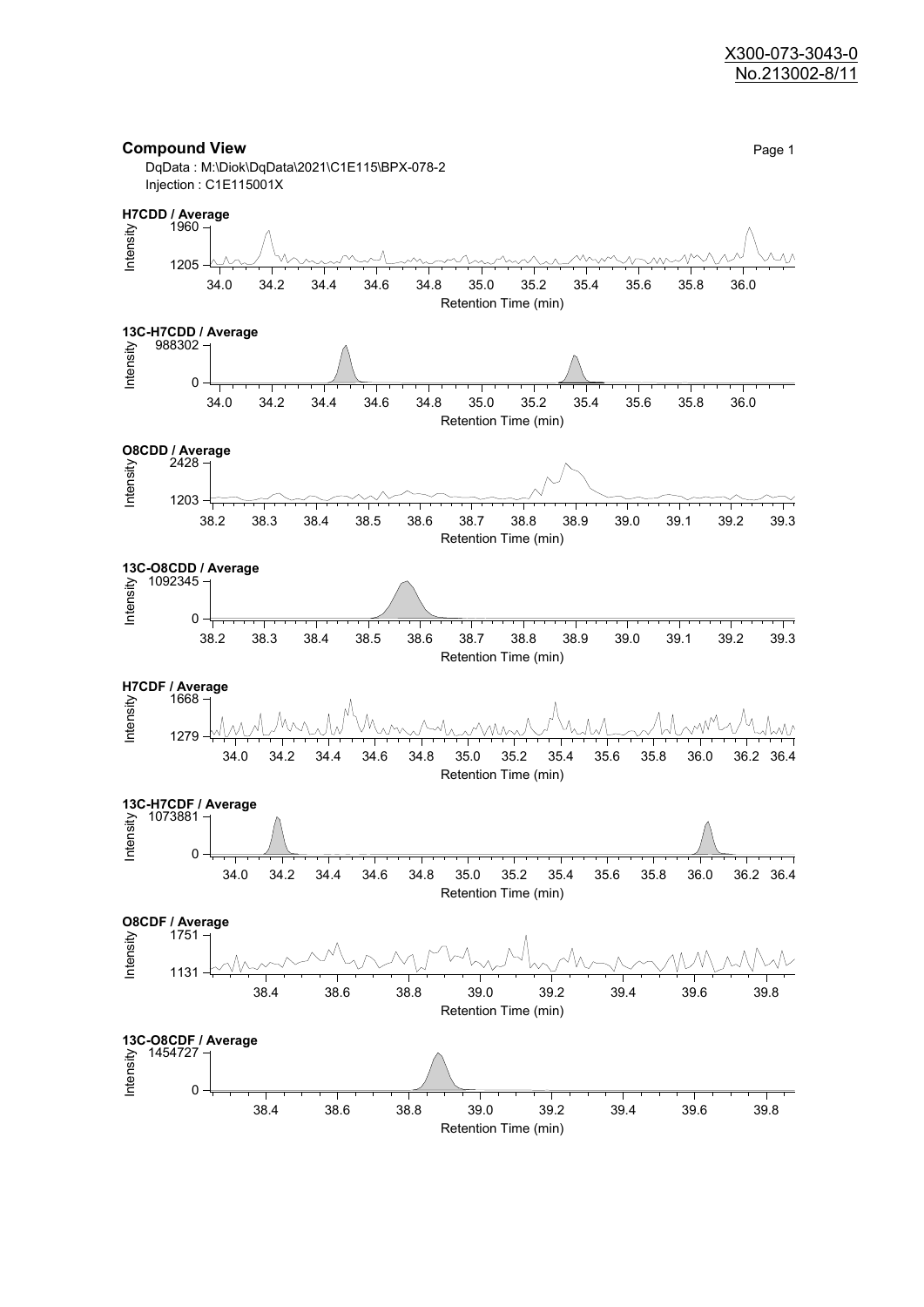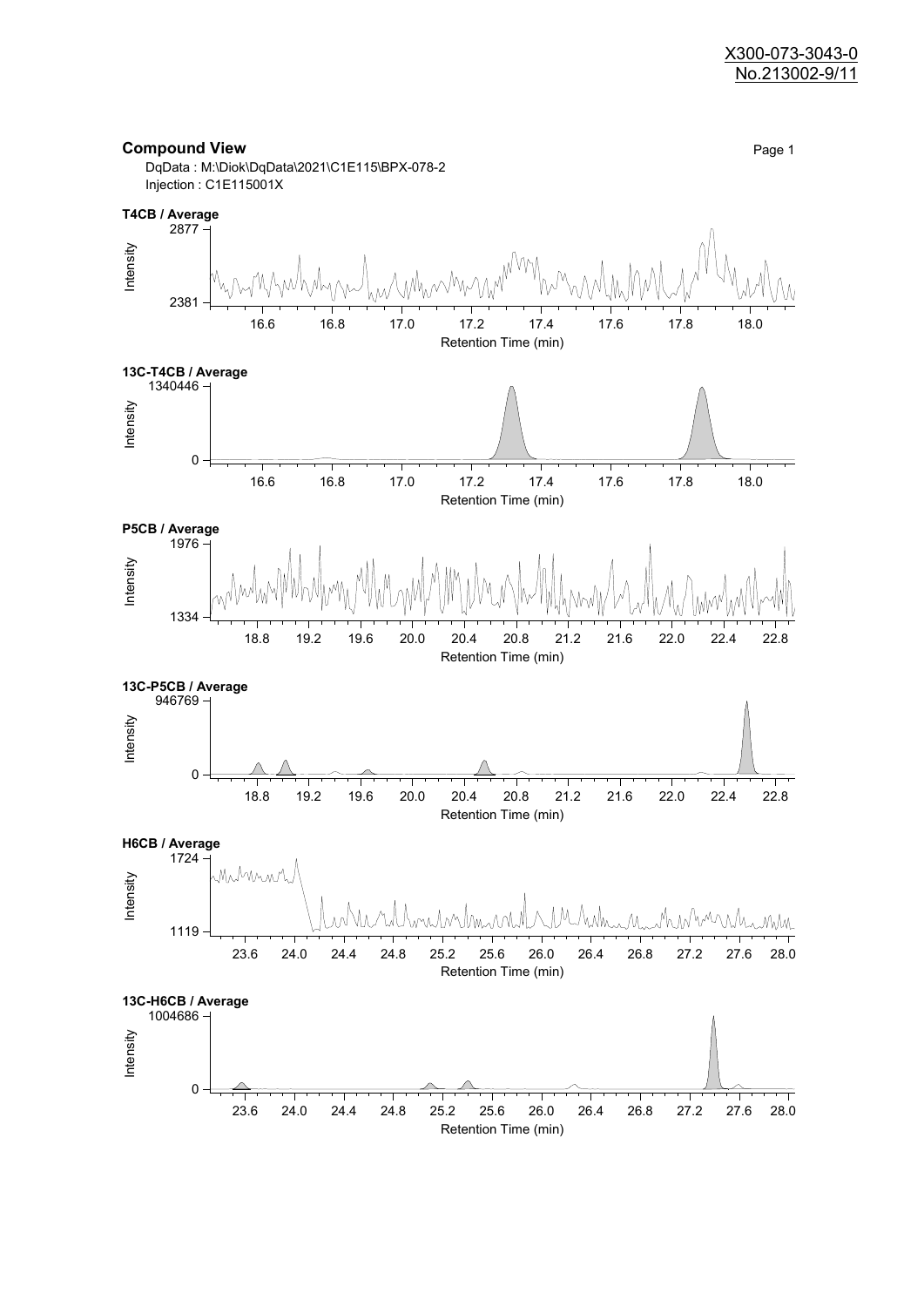